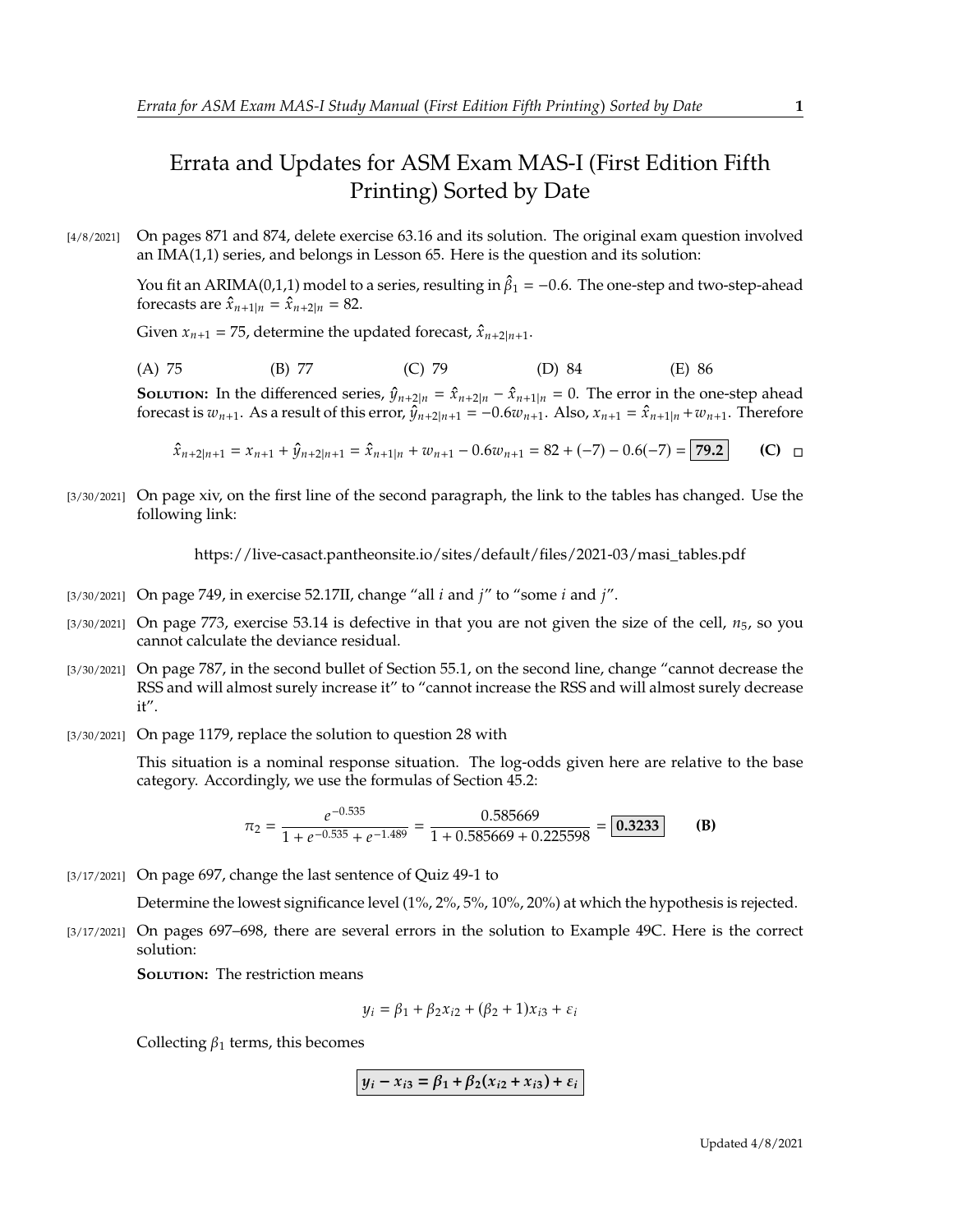We now compute the error sum of squares for both models. For the original 3-parameter model, the design matrix is

$$
\mathbf{X} = \begin{pmatrix} 1 & 1 & 2 \\ 1 & 2 & 1 \\ 1 & 3 & 7 \\ 1 & 5 & 3 \\ 1 & 7 & 4 \\ 1 & 8 & 10 \end{pmatrix}
$$

The fitted parameters are

$$
(\mathbf{X}^{\mathsf{T}}\mathbf{X})^{-1} = \begin{pmatrix} 0.67965 & -0.08432 & -0.03280 \\ -0.08432 & 0.04421 & -0.02383 \\ -0.03280 & -0.02383 & 0.03024 \end{pmatrix}
$$

$$
\mathbf{X}^{\mathsf{T}}\mathbf{y} = \begin{pmatrix} 104.2 \\ 714.6 \\ 799.2 \end{pmatrix}
$$

$$
(\mathbf{X}^{\mathsf{T}}\mathbf{X})^{-1}\mathbf{X}^{\mathsf{T}}\mathbf{y} = \begin{pmatrix} 8.8184 \\ 0.7220 \\ 2.5378 \end{pmatrix}
$$

The fitted values are  $\hat{y}_i = 14.61$ , 12.80, 28.75, 20.04, 24.03, 39.98. The error sum of squares is  $\nabla (y_i - \hat{y}_i)^2 = 56.52$  $\sum (y_i - \hat{y}_i)^2 = 56.52.$ 

For the alternative regression, the revised variables are

| $x_2 + x_3$ | $\mathbf{v}-\mathbf{x}_3$ |
|-------------|---------------------------|
| 3           | 8.1                       |
| 3           | 14.0                      |
| 10          | 23.5                      |
| 8           | 21.3                      |
| 11          | 16.9                      |
| 18          | 29.4                      |

Let the revised independent variable be  $x^* = x_2 + x_3$  and let the revised dependent variable be **y**<sup>\*</sup> = **y** – **x**<sub>3</sub>. So we are fitting  $y_i^* = \beta_1 + \beta_2 x_i^*$ .

The fitted parameters are

$$
b_2 = \frac{\sum (x_i^* - \bar{x}^*)(y_i^* - \bar{y}^*)}{\sum (x_i^* - \bar{x}^*)^2} = \frac{186.97}{158.83} = 1.1765
$$
  

$$
b_1 = \bar{y}^* - b_2 \bar{x}^* = 18.867 - 1.1765(8.8333) = 8.4743
$$

Recall that the error sum of squares is the total sum of squares,  $\sum (y_i^* - \bar{y}^*)^2$ , minus the regression<br>sum of squares,  $\sum (\hat{y}_i^* - \bar{y}_i)^2$ ,  $\sum (\hat{y}_i^* - \hat{y}_i)^2$ ,  $\sum (\hat{y}_i^* - \hat{y}_i)^2$ ,  $\sum (\hat{y}_i^* - \hat{y}_i)^2$ sum of squares,  $\sum (\hat{y}_i^* - \bar{y}^*)^2$ . Since  $\hat{y}_i^* = b_1 + b_2 x_i^*$  and  $\bar{y}^* = b_1 + b_2 \bar{x}^*$ . If  $\sum k_i^2 (x_i^* - \bar{x}^*)^2$  $(\vec{y}_i^* - \vec{y}^*)^2$ . Since  $\hat{y}_i^*$  $a_i^* = b_1 + b_2 x_i^*$ <br>  $\therefore$  281.8133.27 <sup>\*</sup> and  $\bar{y}^* = b_1 + b_2 \bar{x}^*$ , The regression sum of squares<br>and  $\sum (x^* - \bar{x}^*)^2 = 158.8333$ . Therefore the error sum is  $\sum b_2^2 (x_i^* - \bar{x}^*)^2$ . Now,  $\sum (y_i^*)$  $\sum_{i=1}^{n}$  of squares is  $(\vec{y} - \vec{y})^2 = 281.8133$  and  $\sum (x_i^*)^2 = 281.8133$  $(\vec{x}_i - \vec{x}^*)^2 = 158.8333$ . Therefore the error sum

$$
\sum (y_i^* - \bar{y}^*)^2 - b_2^2 \sum (x_i^* - \bar{x}^*)^2 = 282.8133 - 1.1771^2 (158.8333) = 61.97
$$

Since  $n = 6$  and  $p = 3$ , then  $n - p = 3$ . Also, the number of restrictions is  $q = 1$ . The F statistic is

$$
F_{q,n-p} = F_{1,3} = \frac{(61.97 - 56.52)/1}{(56.52/3)} = \boxed{0.2888}
$$

Updated 4/8/2021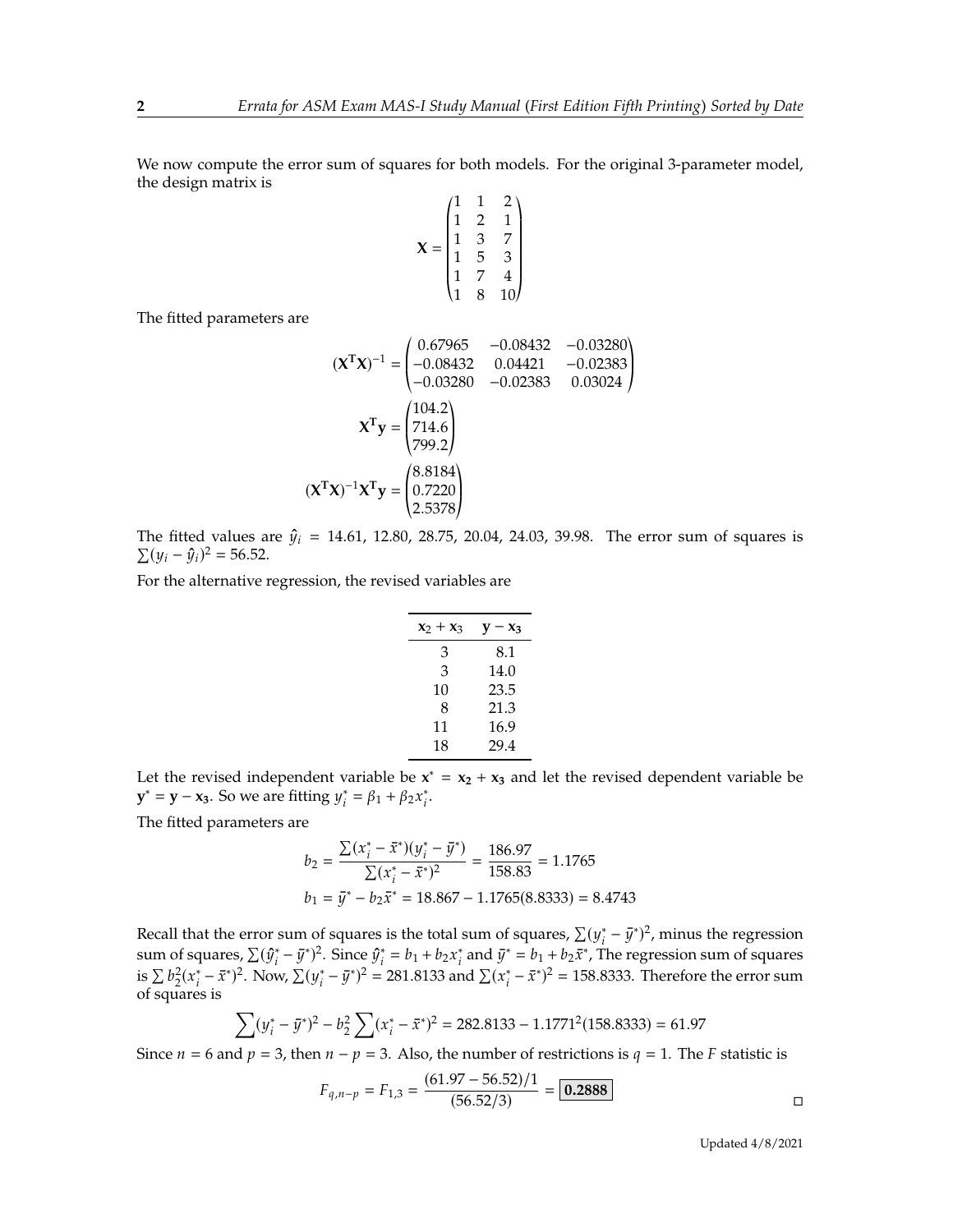[3/17/2021] On page 714, change the last sentence of the solution to Quiz 49-1 to

So 20% is the lowest significance level at which the hypothesis is rejected.

[3/17/2021] On page 1049, on the first line, change the url to

<https://www.casact.org/exams-admissions/exam-results/past-exams-pass-marks>.

Unfortunately, pre-2011 exams are no longer available, making Sections B.1–B.12 useless. Also, all links have changed, so the direct links to each exam in the other sections are no longer valid.

- $[2/27/2021]$  On page 811, in exercise 56.20, in the table, change the value for Y corresponding to  $X_1 = 3$ ,  $X_2 = 4$ from 4 to 5.
- $[2/27/2021]$  On page 1156, in the solution to question 33, change  $18.75 + 34.75 + 53.5$  to  $18.75 + 34.75 = 53.5$ , and change "eror" to "error".
- $[2/27/2021]$  On page 1157, at the beginning of the solution to question 35, change "Section 53.1" to "Section 53.2".
- [2/25/2021] On page 817, add the following paragraph right before Section 57.3:

The textbook's version of this formula omits  $1/n$ : the sum of the squared errors, rather than the average is used, even though in the corresponding formula for regression (equation (5.3)) the average is used.

- [2/13/2021] On page 859, in exercise 62.8, on the first line, replace  $\beta_t$  with  $\beta t$ .
- $[1/24/2021]$  On page 678, on the displayed line 8 lines from the bottom of the page, change  $(\mathbf{y} \widehat{\mathbf{y}}^T)$  to  $(\mathbf{y} \widehat{\mathbf{y}})^T$ .
- [1/23/2021] On page 671, in exercise 47.14, the last sentence should be "Calculate the scores vector for  $\mu$  and  $\sigma$ .
- [1/23/2021] On page 672, in exercise 47.17, the fifth model should include **x**1; replace **x**2, **x**3, **x**4, **x**<sup>5</sup> with **x**1, **x**2, **x**3, **x**4, **x**5.
- [1/22/2021] On page 649, in exercise 46.4, in the table, change  $x_1$ ,  $x_2$ ,  $x_3$  to  $x_2$ ,  $x_3$ ,  $x_4$  respectively.
- [1/22/2021] On page 659, in the solution to exercise 46.19, on the second to last line, there should be a line break between  $\begin{pmatrix} 2.698 \\ 6.12 \end{pmatrix}$ and  $\mathbf{b}^{(1)}$ .
- [1/20/2021] On page 612, 9 lines from the bottom, change ". . . *odds ratio*". The odds ratio is defined. . . " to ". . . *odds*. Odds is defined. . . ".
- [1/20/2021] On page 628, in exercise 45.18, change "relative odds" to "odds ratio".
- [1/20/2021] On page 629, in exercise 45.22, the fitted coefficients are impossible, since they must be monotonically non-decreasing, so Intercept(Important) should be greater than Intercept(Not important). As a simple fix, change <sup>0</sup>.<sup>14</sup> to <sup>−</sup>0.14.
- [1/20/2021] On page 637, in the solution to exercise 45.29, change  $\ln(\pi_2/\pi_1) = \ln(\pi_3/\pi_2) = -0.5 + 5\beta_1$  to  $ln(\pi_1/\pi_2) = ln(\pi_2/\pi_3) = -0.5 + 5\beta_1.$
- [1/19/2021] On page 618, in Example 45F, on the last line, change  $\beta_{1j} + 0.02\beta_2$  to  $\beta_{1j} + 0.02X_2$ .
- [1/2/2021] On page 309, on the second line of Subsection 26.2.2, delete the two 2s in the formula. It should read

J.

$$
\beta_T(x) = \begin{cases} x+1 & -1 \le x \le 0 \\ 1-x & 0 < x \le 1 \\ 0 & \text{otherwise} \end{cases}
$$